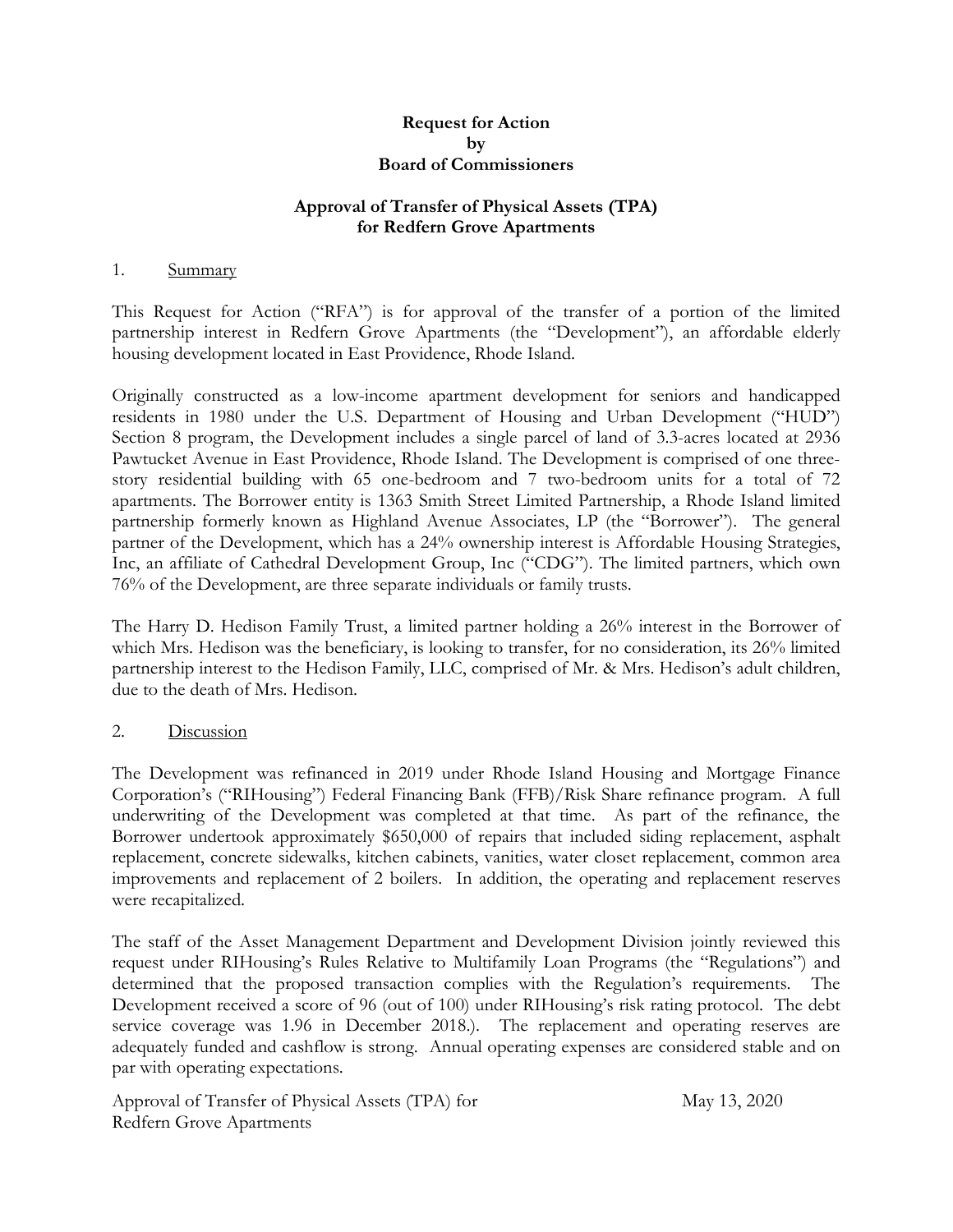Craig Management Company, Inc. ("Craig Management") is the property manager. Roland J. Ferland is the principal and Craig Management manages Redfern Grove and Riverside House Apartments, which are both developments in RIHousing's portfolio. They are familiar with the federal and state requirements of the Section 8 program.

The transfer of 26% of the limited partner is purely administrative and will have no impact on the operations of the Development.

# 2. Recommendation

The attached resolution approving the transfer of the limited partnership interest, subject to the conditions contained therein, is recommended for approval.

# 3. Attachments

A) Resolution